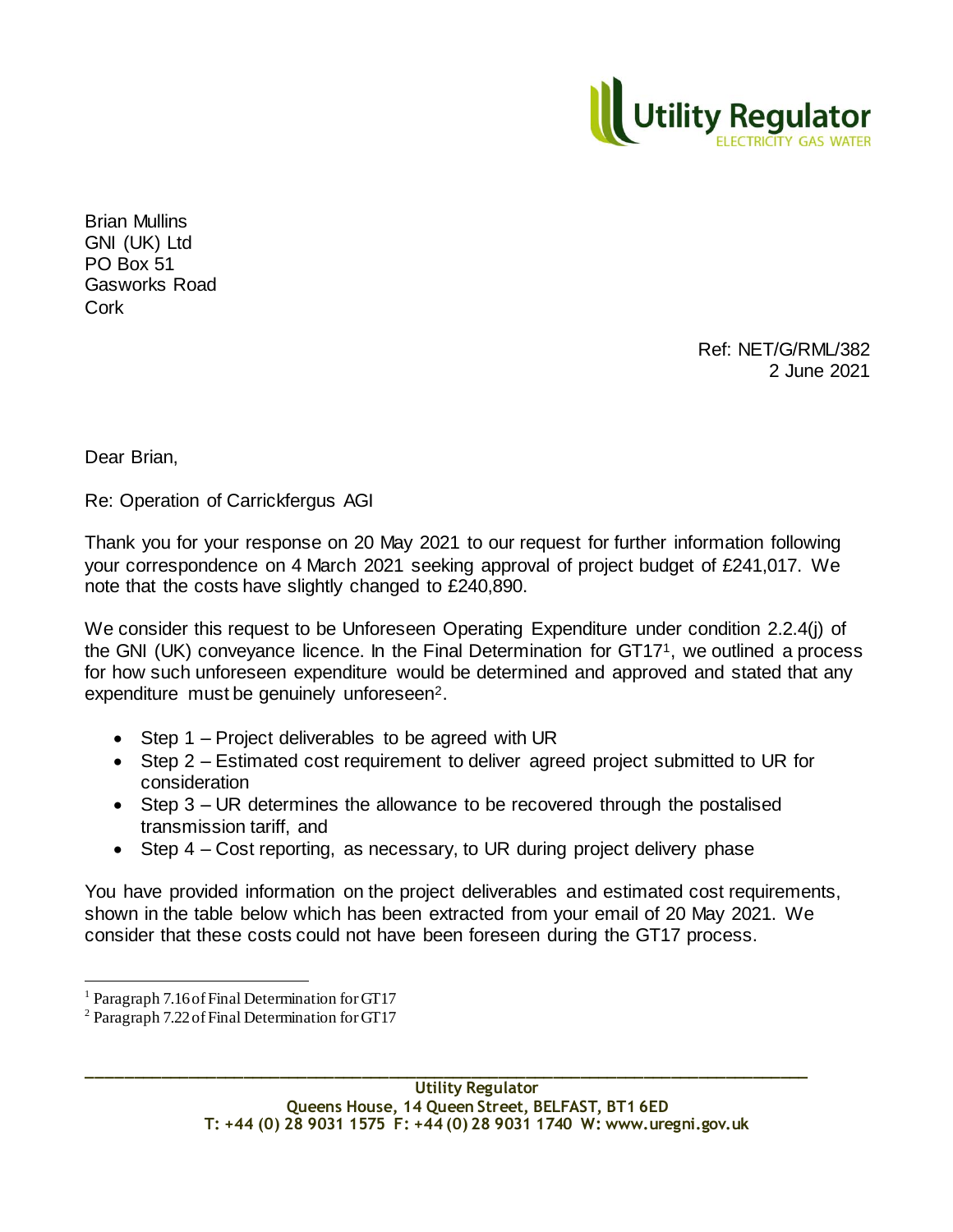

| <b>GNI (UK) High Level Costs</b><br><b>Project Management</b> | <b>Carrickfergus Constant Pressure Cut Budget Estimate</b><br>Consultancy (Prelim Design) (1)<br><b>Consultancy (Detail Design)</b> | GNI (UK)        | <b>Budget Estimate</b><br>(Total) |  |
|---------------------------------------------------------------|-------------------------------------------------------------------------------------------------------------------------------------|-----------------|-----------------------------------|--|
|                                                               |                                                                                                                                     |                 |                                   |  |
|                                                               |                                                                                                                                     |                 |                                   |  |
|                                                               |                                                                                                                                     |                 |                                   |  |
|                                                               |                                                                                                                                     |                 | £29,000.00                        |  |
|                                                               |                                                                                                                                     | <b>GNI (UK)</b> | £75,401.00                        |  |
|                                                               | Project Management (Prelim Design) (1)                                                                                              | GNI (UK)        | £2,880.00                         |  |
|                                                               | Project Management (Implementation)                                                                                                 | <b>GNI (UK)</b> | £7,200.00                         |  |
| Design and Planning                                           | Design & Planning                                                                                                                   |                 |                                   |  |
|                                                               | Drawing Office - Pipeline                                                                                                           | GNI (UK)        | £1,050.00                         |  |
|                                                               | Drawing Office - AGI                                                                                                                | GNI (UK)        | £1,400.00                         |  |
|                                                               | <b>Pipeline Engineering</b>                                                                                                         | GNI (UK)        | £1,750.00                         |  |
|                                                               | <b>AGI Engineering</b>                                                                                                              | GNI (UK)        | £1,750.00                         |  |
|                                                               | <b>Project Services</b>                                                                                                             | GNI (UK)        | £ 2,100.00                        |  |
|                                                               | <b>Conceptual Design</b>                                                                                                            | GNI (UK)        | £1,250.00                         |  |
| <b>Material Procurement</b>                                   | <b>Material Procurement</b>                                                                                                         |                 |                                   |  |
|                                                               | <b>AGI Materials</b>                                                                                                                |                 | £                                 |  |
| Construction                                                  | Construction                                                                                                                        |                 |                                   |  |
|                                                               | <b>Cons Contract</b>                                                                                                                |                 |                                   |  |
|                                                               | <b>Ops Services</b>                                                                                                                 | GNI (UK)        | € 53,270.00                       |  |
| Control and Instrumentation                                   | Control and Instrumentation                                                                                                         |                 |                                   |  |
|                                                               | C&I Design                                                                                                                          |                 | £                                 |  |
|                                                               | Control System (OEM)                                                                                                                | <b>OEM</b>      | £ 43,900.00                       |  |
| <b>Network Modelling</b>                                      | <b>Network Modelling</b>                                                                                                            |                 |                                   |  |
|                                                               | Network analysis <sup>(1)</sup>                                                                                                     | GNI (UK)        | £5,300.00                         |  |
| <b>Summary Total</b>                                          | <b>Summary Total</b>                                                                                                                |                 |                                   |  |
|                                                               | <b>Summary Total</b>                                                                                                                | GNI (UK)        | £209,580                          |  |
| Contingency @ 6.5%                                            |                                                                                                                                     |                 |                                   |  |
|                                                               |                                                                                                                                     |                 | £14,702                           |  |
| <b>Total Budget estimate budget</b>                           |                                                                                                                                     |                 | £240,890                          |  |

(1) GNI (UK) advised estimated spend to date.

We note that your project timeline indicates completion by mid-November 2021, subject to clarity from HSE NI and the availability of contractors. We consider that the updating of the SOA and a joint programme plan with MEL are within your control and we expect those would not cause any delay to the timeline.

We urge you to push forward to complete this task within the timeline indicated so that customer benefits are delivered throughout Gas Year 21/22 and beyond.

## **Decision**

As provided for in licence condition 2.2.4(j), the Utility Regulator approves GNI (UK)'s cost submission of £240,890 (May 2021 prices) as outlined in your email of 20 May 2021.

**\_\_\_\_\_\_\_\_\_\_\_\_\_\_\_\_\_\_\_\_\_\_\_\_\_\_\_\_\_\_\_\_\_\_\_\_\_\_\_\_\_\_\_\_\_\_\_\_\_\_\_\_\_\_\_\_\_\_\_\_\_\_\_\_\_\_\_\_\_\_\_\_\_\_\_\_\_\_\_**

This approval is a fixed amount for this piece of work.